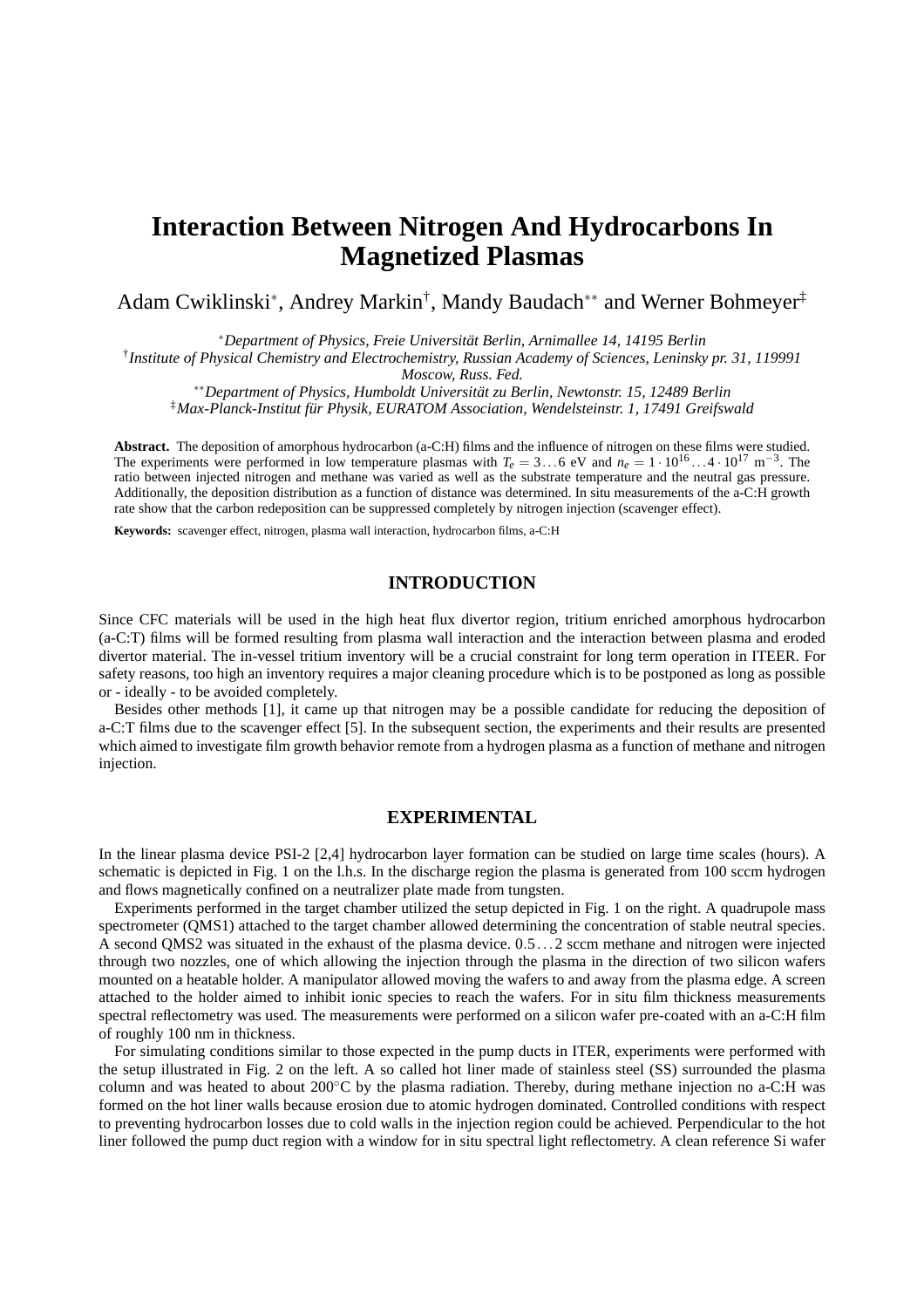and a pre-coated wafer were mounted on a heatable holder 180 mm from the plasma column axis. Seven additional clean wafers were mounted on a rod in the pump duct for determining the remote deposition distribution by ex situ measurements of the formed films.



**FIGURE 1.** Left: Schematic of the linear plasma device PSI-2. Right: Experimental setup in the target chamber.

At the end of the pump duct a turbo molecular pump was attached followed by QMS2 in the exhaust. QMS1 allowed evaluating the amount of species leaving the hot liner into the target chamber through the diaphragm. The plasma conditions for the target chamber experiments were  $n_e = 4 \cdot 10^{17} \text{ m}^{-3}$ ,  $T_e = 4.2 \text{ eV}$  and  $p = 0.1 \text{ Pa}$  and for the pump duct experiments the parameters were in the SS liner  $n_e = 1 \cdot 10^{16} \text{ m}^{-3}$ ,  $T_e = 5.7 \text{ eV}$  and  $p = 0.1 \text{ Pa}$  and  $n_e = 2 \cdot 10^{17} \text{ m}^{-3}$ ,  $T_e = 3.1 \text{ eV}$  and  $p = 1$  Pa, respectively. The high pressure conditions were achieved by adding 100 sccm hydrogen through the nozzle to the plasma.



**FIGURE 2.** Left: Schematic of the pump duct. Right: Growth behavior in the pump duct and in the target chamber at 60◦*C* substrate temperature.

## **RESULTS AND DISCUSSION**

The target chamber experiments aimed to determine how nitrogen influences the film growth at plasma facing surfaces while the experiments performed in the pump duct aimed to suppress possible effects of energetic particle bombardment on the carbon redeposition behavior.

The target chamber and the pump duct experiments showed different behavior with respect to erosion upon nitrogen injection. As depicted in Fig. 2 on the r.h.s., the erosion in the target chamber experiments was enhanced upon nitrogen injection as compared to erosion by atomic hydrogen only (V and VI in the figure). In contrast, in the pump duct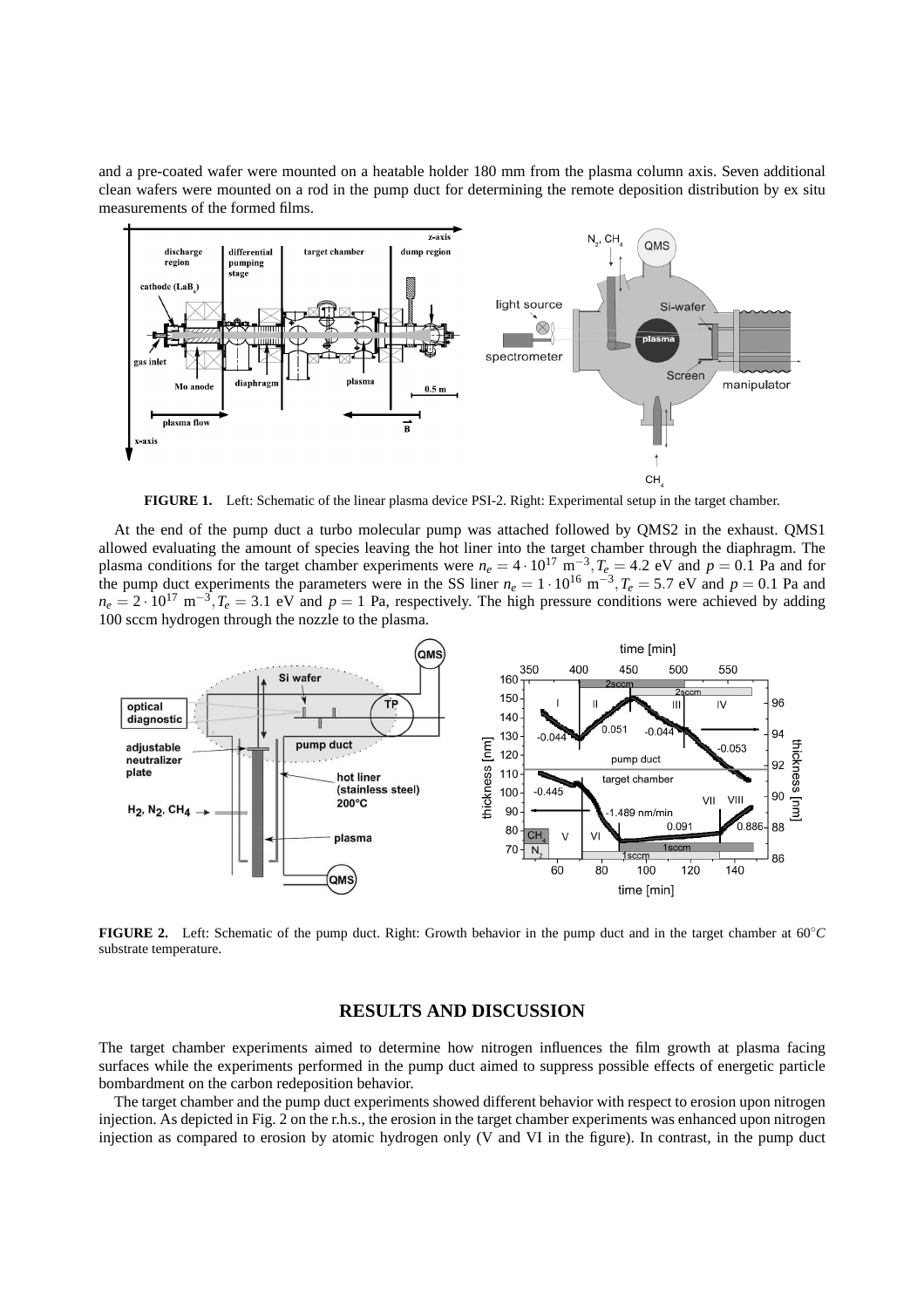experiments the erosion rate did not change upon nitrogen injection (I and IV). It is noticed that the data from the target chamber experiments were taken with and without a cylindrical screen aiming to protect the specimen from possible ionic effects. The results did not depend on whether or not the screen was mounted. Possible influence of energetic neutral particle bombardment on erosion should therefore be assessed.

Simultaneous injection of methane and nitrogen led in the target chamber experiment to reduced growth (VII) as compared to the case where methane was injected only (VIII). In the pump duct experiments the film growth (II) was even suppressed completely when nitrogen and methane were injected simultaneously (III). The cause for this behavior have to be volume reactions between nitrogen and hydrocarbon species (cf. I,IV and V,VI), i.e. scavenging, because chemical sputtering [3] seems to be inefficient under the conditions present in the pump duct experiments.



**FIGURE 3.** Left: Erosion in the pump duct with and without added nitrogen. Right: Growth and erosion rates in the pump duct upon methane injection with and without added nitrogen.

The influence of substrate temperature and neutral gas pressure on film growth and erosion are shown in Fig. 3 for the pump duct experiments. In all cases, the erosion clearly increases with increasing substrate temperature which is in accordance with [6]. High pressure conditions hardly shift down the rates towards more erosion.

The growth rate dependence on the ratio between nitrogen and methane was studied in the pump duct setup with a substrate heated to 40◦C at low pressure conditions. Net deposition can be switched to net erosion by increasing the nitrogen amount even at low substrate temperatures (Fig. 4, left).

Two experiments were performed for evaluating the effect of nitrogen admission on film distribution along the duct. Seven silicon wafers were mounted onto a long SS holder kept at room temperature. The deposit was analyzed ex situ by a similar optical diagnostics. The resutls are shown in Fig. 4 (right). Similar to the in situ data, the nitrogen admission strongly reduces film growth.

QMS signal evolution with time and the corresponding film growth are exemplified in Fig. 5. The table in Fig. 5 shows that unambiguous assignment of masses to specific species is not simple. Especially if nitrogen and hydrocarbons are present at the same time, reactions between those species result in complicated correlations. Interestingly, when both methane and nitrogen are injected, for instance masses 15 and 16 need much longer to achieve stable signals that it is the case for methane injection only.

#### **CONCLUSION**

Nitrogen admission enhances the erosion at plasma facing surfaces while leaves the erosion unchanged far away from the plasma. Elevating the substrate temperature leads to reduction of the growth rate. At a certain temperature, dependent on the methane flow rate, the deposition changes to erosion which is in accordance with [6]. Nitrogen admission shifts the equilibrium between carbon deposition and H erosion to lower temperature. This can be regarded as removing/recombining reactive hydrocarbon radicals in reactions with N species, i.e. scavenging.

As the effect of nitrogen on growth rate is rather strong, application in reactors has to be considered carefully. If nitrogen can be applied such that it does not harm the CFC plates it may very well contribute to reducing the film growth in the pump ducts and thus reduce the amount of co-deposited tritium.